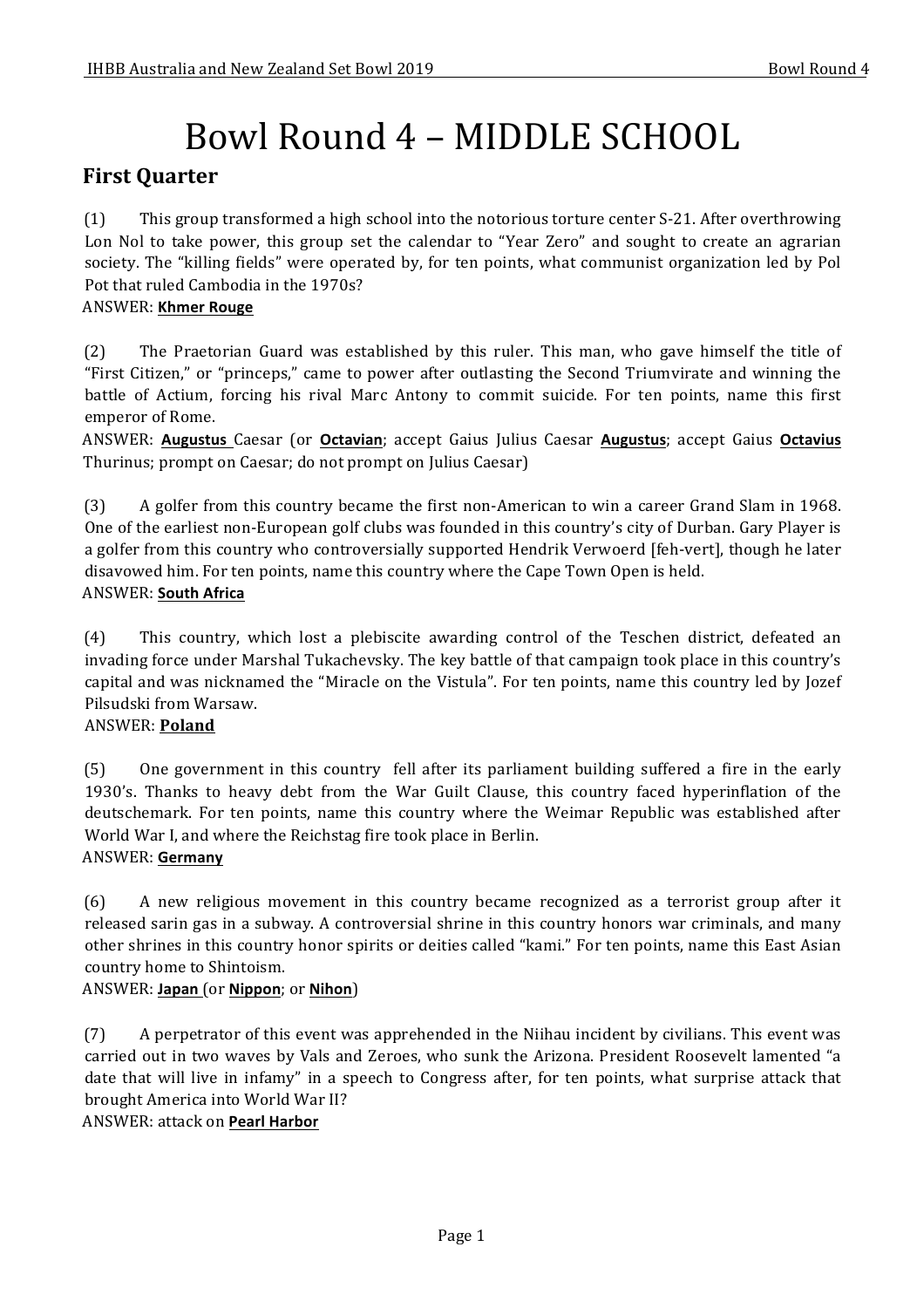(8) In response to a crash involving 89 asylum seekers off Christmas Island, this politician announced the 'Malaysian solution'. This politician won a 2010 election during a hung parliament as deputy to the prime minister at that time. Under this politician, same-sex marriage in Australia was made legal. Preceded and succeeded by Kevin Rudd, this is, for ten points, which first female Prime Minister of Australia?

ANSWER: Julia **Gillard** 

## **Second Ouarter**

(1) Under the advice of chancellor Li Si, this man implemented increasingly Legalist policies. This man burned the books of Confucian scholars and buried them alive to eliminate dissent. To prepare for the afterlife, this man adorned his tomb with thousands of terracotta warriors. For ten points, name this first emperor of a unified China.

ANSWER: Qin **Shi Huang**di (accept **Ying** Zheng; accept **Zhao** Zheng; accept **King Zheng** of Qin)

BONUS: Qin Shi Huangdi oversaw the construction of one of these engineering projects known as Lingqu. A "Grand" one of these projects connects Beijing and Hangzhou. ANSWER: **canal**s

(2) A speech by this man advocated for a policy of "malice toward none with charity for all." This man noted that a "government by the people... will not perish from this earth" in a speech that began "Four score and seven years ago..." For ten points, name this US President who delivered the Gettysburg Address before being shot just after the end of the US Civil War. ANSWER: Abraham **Lincoln**

BONUS: Abraham Lincoln was assassinated by this man, an actor and Confederate sympathizer. ANSWER: John Wilkes **Booth**

(3) Controversial findings by the Agranat Commission forced a leader of this country to resign in 1974. Another leader of this country was assassinated by Yigal Amir; that leader was known as Yitzhak Rabin. This country has been led in recent years by Benjain Netanyahu. For ten points, name this country where politicians have often had to deal with security concerns in cities like Tel Aviv.

#### ANSWER: **Israel**

BONUS: A bombing at a hotel in Jerusalem named for which Biblical King played a role in Israel's independence war?

#### ANSWER: King **David** (Hotel)

(4) During a siege of this city was betrayed by a woman who was crushed by shields before being thrown from the Tarpeian rock. Those sieges were carried out by Lars Porsenna and Titus Tatius, the latter being a king of the Sabines. The early history of this city was described in Livys Ab Urbe Condita. For ten points, name this city legendarily founded by Romulus and Remus.

#### ANSWER: **Rome**

BONUS: Lars Porsenna was a king of Clusium, a city founded by these people. This civilization dominated northern Italy until its conquest by Rome in the 4th Century BC. ANSWER: **Etruscan**s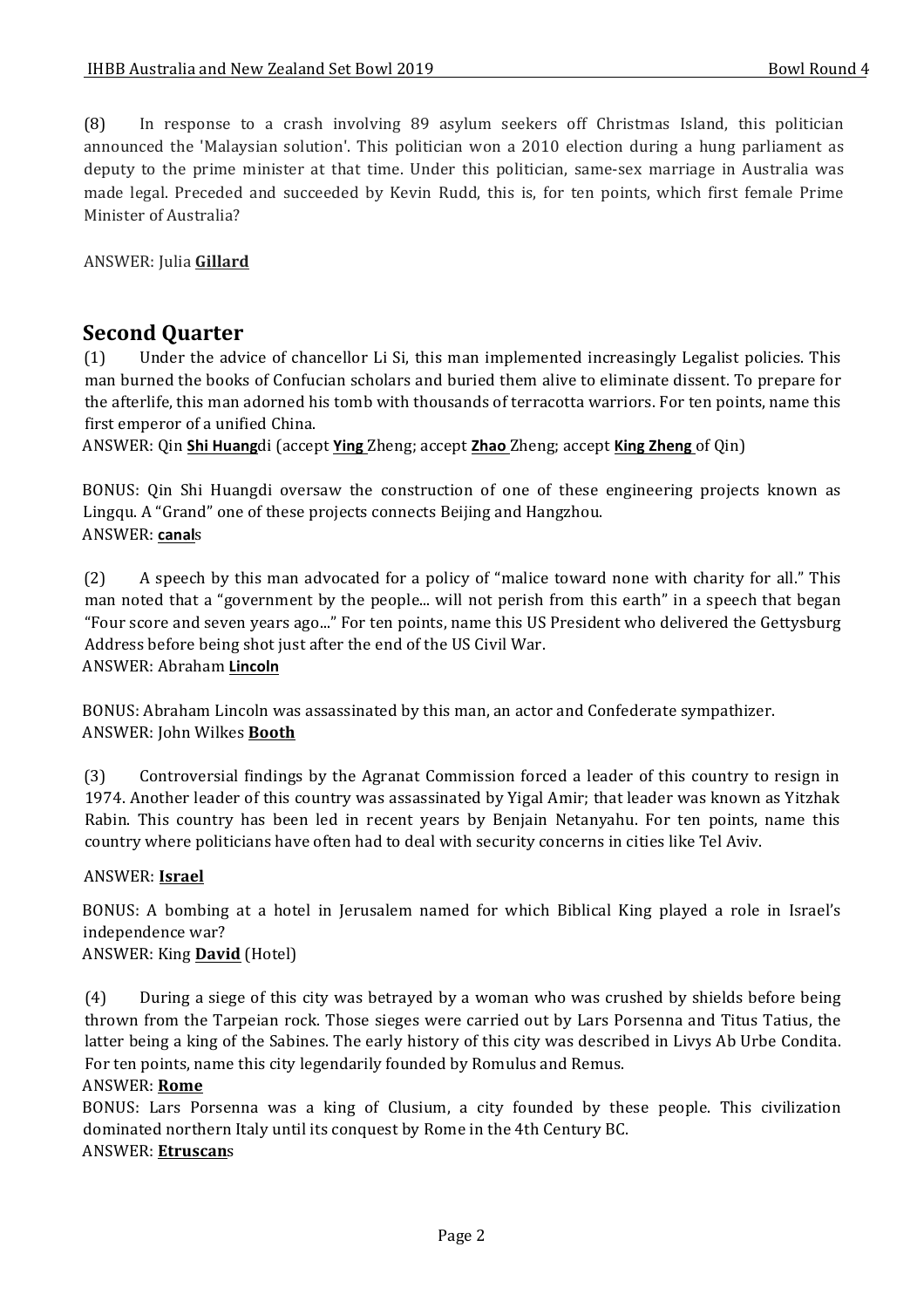(5) This war was preceded by a change in alliances, in which France allied with Austria and Britain allied with Prussia. This war was ended by a 1763 Treaty of Paris. Frederick the Great participated in, for ten points, what expansive conflict that included the French and Indian War and was named for its length in year?

ANSWER: **Seven Years** War (do not accept French and Indian War)

BONUS: French forces departed from the northern part of which continent after the Seven Years War, except for the small offshore islands of St. Pierre and Miquelon? ANSWER: **North America**

#### (6) This language's 7th century Kufic style of calligraphy is based on straight lines and right angles. Like other languages in its family, including Hebrew, this language builds words around threeconsonant roots. The "Modern Standard" variety of this language is commonly used in literature and the news, despite the wide variance in dialects. This language's writing system lends its name to the term abjad, for an alphabet without vowels. For ten points, name this primary language spoken in Morocco, Egypt, and Qatar.

ANSWER: **Arabic** (or al-**'arabiyyah**)

BONUS: Arabic and Hebrew belong to this five-millennia-old language family, which also includes Amharic, Syriac, and Maltese.

ANSWER: **Semitic** languages (prompt on Afro-Asiatic languages)

(7) A policeman complained "I have just bought some new furniture" when he was suspended from his iob in 1963 after the revelation that he had arrested this author years earlier. This author, who called herself a "bundle of contradictions," addressed her work to a character she created named "Kitty." For ten points, name this author who died in Bergen-Belsen concentration camp after writing a diary in hiding.

ANSWER: Annelise Mary "Anne" **Frank** 

BONUS: Anne Frank's family hid in a house on the Prinsengracht canal in a series of rooms known by this name, which was also the original title of Anne's diary when it was first published. ANSWER: the Secret **Annex** (or Het **Achterhuis**)

(8) An Eddie Adams photograph taken during this war shows a police chief holding a gun to the head of a prisoner on a public road moments before executing him. Australia lost just over 500 soldiers during this war, making it the deadliest conflict for Australia since World War II. A photograph of Mary Ann Vecchio kneeling over the body of Jeffrey Miller was taken at Kent State University during, for ten points, what heavily protested 1970s war whose veterans are memorialized by a wall in Washington, D.C.?

ANSWER: **Vietnam** War

BONUS: Australian forces were deployed to Vietnam in 1975 to assist with the evacuation of which capital city of South Vietnam, later renamed Ho Chi Minh City? ANSWER: **Saigon**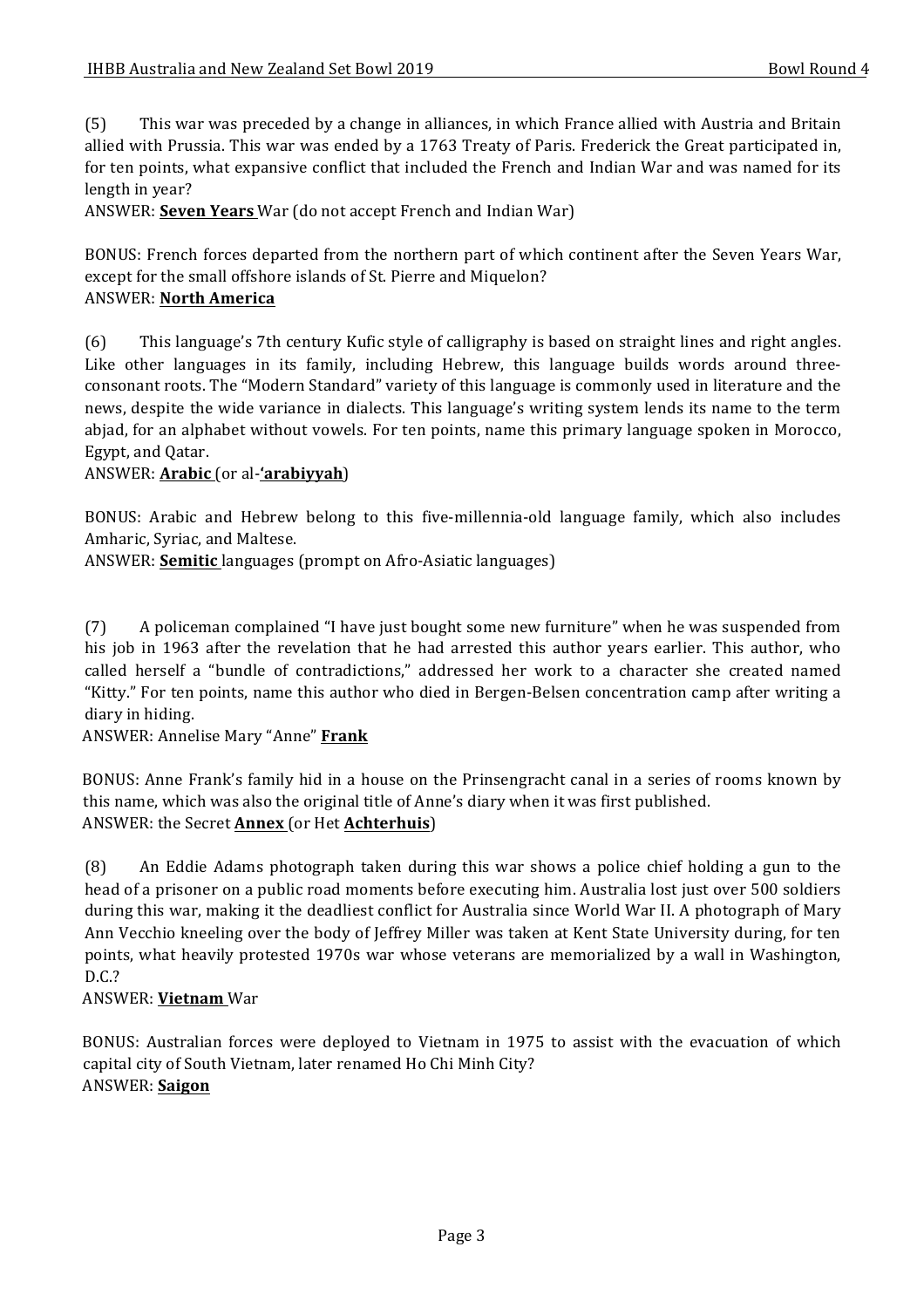## **Third Quarter**

The categories are ...

1. The Space Race 2. French Revolution 3. Central Asia

#### **The Space Race**

Name the... (1) Former country that was the rival of the USA in the Space Race during the Cold War ANSWER: **USSR** or **Soviet Union**

(2) US government agency responsible for the administration of the space program. ANSWER: **NASA** (or **N**ational **A**eronautics and **S**pace **A**dministration)

(3) First artificial Earth satellite, launched in 1957 ANSWER: **Sputnik** 1

 $(4)$  First man in space, who entered orbit in the Vostok 1 in 1961. ANSWER: Yuri Alekseyevich **Gagarin**

(5) First woman in space. ANSWER: Valentina **Tereshkova**

(6) God of the sun whom the American moon landing program was named after. ANSWER: **Apollo**

#### **French Revolution**

Name the... (1) French King beheaded in 1793 along with his wife, Marie Antoinette. ANSWER: Louis XVI [16] (prompt on Louis)

(2) Prison that was stormed in 1789, marking the beginning of the French Revolution. ANSWER: **Bastille** Saint-Antoine

(3) Revolutionary who was executed in July 1794 after growing the Committee of Public Safety during the Reign of Terror.

ANSWER: Maximilien **Robespierre**

(4) French aristocrat and officer who fought in the American Revolution before joining in the French Revolution.

#### ANSWER: Marquis de **Lafayette**

(5) Vow taken by members of the Third Estate in 1789, formally establishing their opposition to the ruling monarch.

#### ANSWER: **Tennis Court** Oath

(6) French royal palace and namesake of a treaty that was attacked by a mob during the Revolution.

#### ANSWER: **Versailles**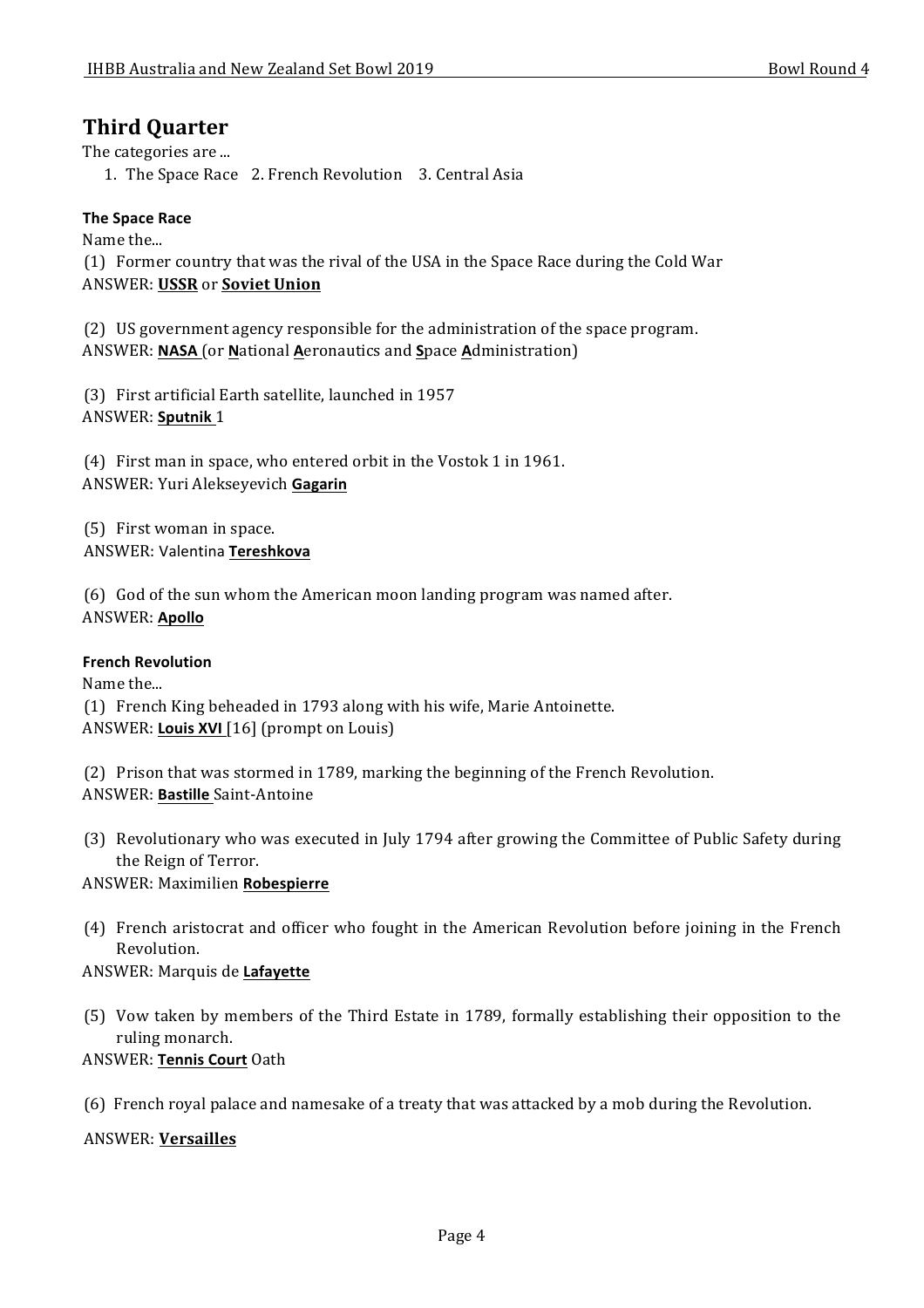#### **Central Asia**

Name the...

(1) Country that split apart in 1991 creating 5 new Central Asian Republics ending in -stan ANSWER: **Soviet Union** or **USSR**

(2) Country parodied in the Borat movie which moved its capital to Astana.

#### ANSWER: **Kazakhstan**

(3) Salt water sea that is actually the world's largest lake on which Russia maintains naval forces. ANSWER: **Caspian** Sea

 $(4)$  Inland sea to the east of that body of water which has shrunk by over 50% over the past century ANSWER: **Aral** Sea

(5) Country where Australian and New Zealand troops were deployed to in 2001 to fight the Taliban. ANSWER: **Afghanistan**

(6) Country formerly ruled by the eccentric Saparmurat Niyazov who formed a cult of personality. ANSWER: **Turkmenistan**

## **Fourth Quarter**

(1) In one work, this man notes how "no lie can live forever." This orator of the "How Long, Not Long" speech claimed that a group has been given a "check which has come back marked (+) insufficient funds" after predicting an "invigorating autumn of freedom and equality." In that **speech, this man hopes his four children will be** (\*) "judged not by the color of their skin but by the content of their character." For ten points, name this civil rights activist who gave the "I Have a Dream" speech.

ANSWER: Dr. Martin Luther **King**, Jr. (accept **MLK**)

(2) **This institution was based on the earlier katorga system, and its growth turned Magadan** into an industrial city. This institution was praised in the report Solovki by Maxim Gorky. This **system was compared to an (+)** archipelago in an Alexander Solzhenitsyn novel that brought it to **the public's attention. NKVD-led kangaroo** (\*) trials led political opponents to be sent to these locations. For ten points, name this system of forced labor camps set up in Siberia under Joseph Stalin.

#### ANSWER: **gulag** system

(3) Koumbi Saleh served as the capital of an empire named for this country. The **predominance of a namesake good that, along with salt, was traded extensively in this country, led it to be called the (+) Gold Coast. Kofi Annan was a UN Secretary General (\*)** from this country. East of the Ivory Coast is, for ten points, what African country where urban growth has led to traffic problems in Accra?

#### ANSWER: **Ghana**